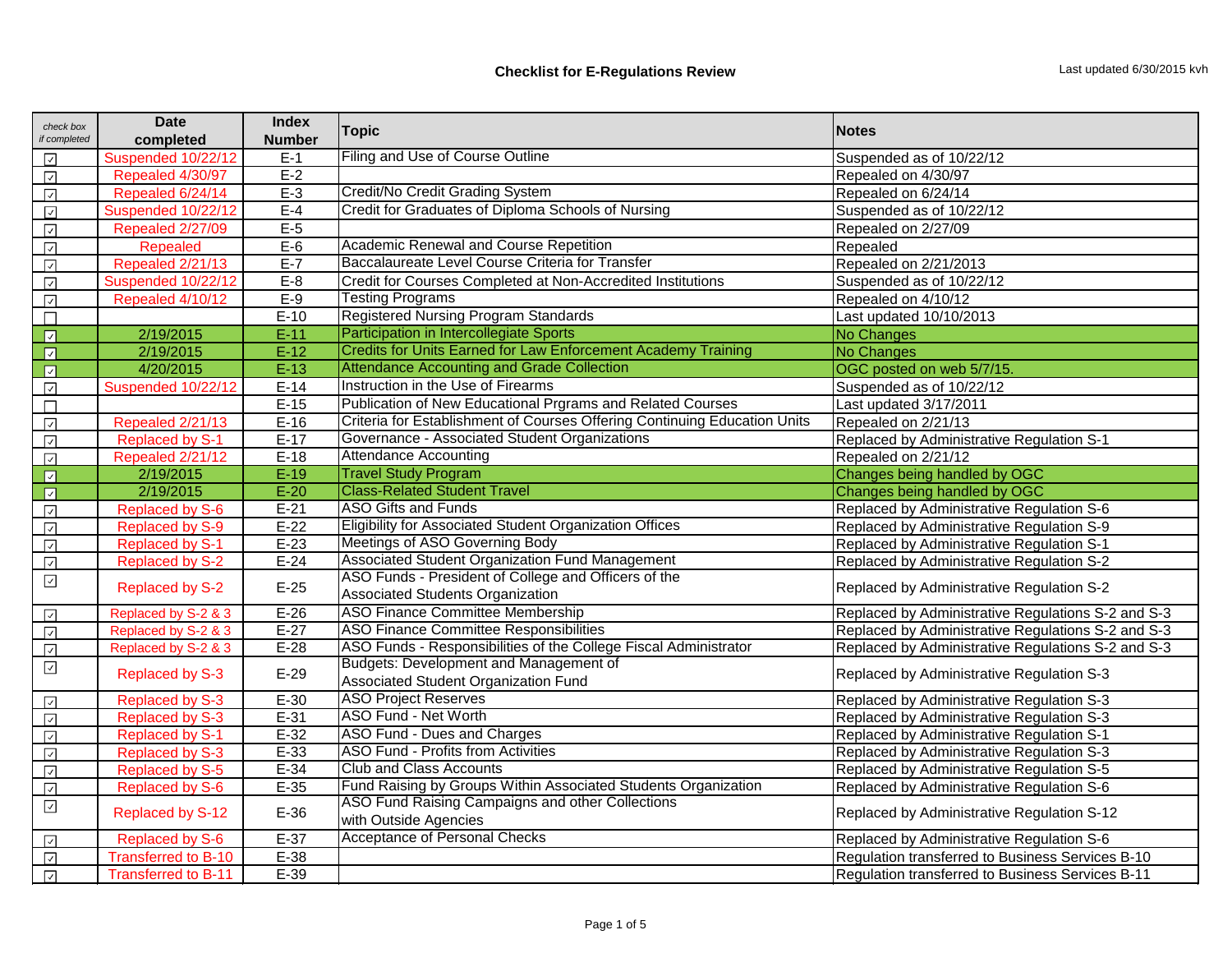| check box                               | <b>Date</b>                | <b>Index</b>  | <b>Topic</b>                                                                                | <b>Notes</b>                                                                                                                                                            |  |
|-----------------------------------------|----------------------------|---------------|---------------------------------------------------------------------------------------------|-------------------------------------------------------------------------------------------------------------------------------------------------------------------------|--|
| if completed                            | completed                  | <b>Number</b> |                                                                                             |                                                                                                                                                                         |  |
| $\checkmark$                            | <b>Transferred to B-12</b> | $E-40$        |                                                                                             | Regulation transferred to Business Services B-12                                                                                                                        |  |
| $\overline{\vee}$                       | <b>Transferred to B-13</b> | $E-41$        |                                                                                             | Regulation transferred to Business Services B-13                                                                                                                        |  |
| $\sqrt{ }$                              | <b>Transferred to B-14</b> | $E-42$        |                                                                                             | Regulation transferred to Business Services B-14                                                                                                                        |  |
| $\overline{\vee}$                       | <b>Transferred to B-15</b> | $E-43$        |                                                                                             | Regulation transferred to Business Services B-15                                                                                                                        |  |
| $\overline{\smash{\checkmark}}$         | <b>Transferred to B-16</b> | $E-44$        |                                                                                             | Regulation transferred to Business Services B-16                                                                                                                        |  |
| $\overline{\smash[b]{\smallsetminus}}$  | <b>Transferred to B-17</b> | $E-45$        |                                                                                             | Regulation transferred to Business Services B-17                                                                                                                        |  |
| $\overline{\mathsf{v}}$                 | <b>Replaced by S-3</b>     | $E-46$        | <b>ASO Fund - Audit</b>                                                                     | Replaced by Administrative Regulation S-3                                                                                                                               |  |
| $\checkmark$                            | <b>Replaced by S-8</b>     | $E-47$        | Records Retention Schedule Management of<br><b>Associated Student Body</b>                  | Replaced by Administrative Regulation S-8                                                                                                                               |  |
| $\checkmark$                            | <b>Replaced by S-4</b>     | $E-48$        | Approval of Expenditures: Expenditures of<br><b>Associated Student Body Funds</b>           | Replaced by Administrative Regulation S-4                                                                                                                               |  |
| $\sqrt{ }$                              | Replaced by S-4            | $E-49$        | <b>Responsibility of Associated Students for Expenditures</b>                               | Replaced by Administrative Regulation S-4                                                                                                                               |  |
| $\sqrt{ }$                              | Replaced by S-7            | $E-50$        | <b>Associated Student Body Fund Employees</b>                                               | Replaced by Administrative Regulation S-7                                                                                                                               |  |
| $\overline{\mathsf{v}}$                 | Supended 6/10/09           | $E-51$        | Insurance: Expenditures of Associated Student Body Fund                                     | Suspended as of 6/10/2009                                                                                                                                               |  |
| $\sqrt{ }$                              | Replaced by S-4            | $E-52$        | Contract: Expenditures of Associated Student Body Funds                                     | Replaced by Administrative Regulation S-4                                                                                                                               |  |
| $\checkmark$                            | <b>Replaced by S-4</b>     | $E-53$        | Loans and Accommodations: Expenditures of<br><b>Associated Student Body Funds</b>           | Replaced by Administrative Regulation S-4                                                                                                                               |  |
| $\blacktriangledown$                    | Replaced by S-4            | $E-54$        | <b>Investment: Expenditures of Associated Student Body Funds</b>                            | Replaced by Administrative Regulation S-4                                                                                                                               |  |
| $\boxed{2}$                             | 12/15/2014                 | $E-55$        | <b>Student Grievance Procedures</b>                                                         | No changes                                                                                                                                                              |  |
| $\sqrt{ }$                              | Suspended 10/22/12         | $E-56$        | Selection and Affirmative Action Regulations for Health Career Programs                     | Suspended as of 10/22/12                                                                                                                                                |  |
| $\overline{\mathcal{A}}$                | N/A                        | $E-57$        | (Covered in other current Regulations per Educational Services Division)                    |                                                                                                                                                                         |  |
| $\overline{\vee}$                       | N/A                        | $E-58$        | (Covered in other current Regulations per Educational Services Division)                    |                                                                                                                                                                         |  |
| $\sqrt{ }$                              | N/A                        | $E-59$        | (Covered in other current Regulations per Educational Services Division)                    |                                                                                                                                                                         |  |
| $\sqrt{ }$                              | N/A                        | $E-60$        | (Covered in other current Regulations per Educational Services Division)                    |                                                                                                                                                                         |  |
| $\sqrt{ }$                              | <b>Transferred to B-18</b> | $E-61$        |                                                                                             | Regulation tranferred to Business Services B-18                                                                                                                         |  |
| П                                       |                            | $E-62$        | Regulations on Class-Related Activities Expenditures                                        | Last updated 10/21/2012                                                                                                                                                 |  |
| $\Box$                                  |                            | E-63          | Journalism and College Newspaper Grievance Procedure                                        | Will be re-written in conjunction with Board Rule Ch. IX<br>Article VII, "Class-Related Activities." Changes are<br>expected to be submitted to Chancellor by 6/1/2015. |  |
| $\boxed{\textcolor{blue}{\mathcal{Q}}}$ | 2/19/2015                  | $E-64$        | Procedures for Development and Approval of New Educational<br><b>Programs and Options</b>   | No changes                                                                                                                                                              |  |
| $\Box$                                  |                            | E-65          | <b>Curriculum Development and Approval: Standards and Procedures</b>                        | Changes in process by DCC; expected to be submitted<br>to Chancellor by December 2015                                                                                   |  |
| $\hfill \square$                        | 10/28/2014                 | $E-66$        | <b>Guidelines for California State University</b><br><b>General Education Certification</b> |                                                                                                                                                                         |  |
| $\checkmark$                            | Repealed 10/16/13          | $E-67$        | <b>Drop Fee Procedure</b>                                                                   | Repealed as of 10/16/13                                                                                                                                                 |  |
| $\overline{\smash{\checkmark}}$         | <b>Replaced by S-6</b>     | $E-68$        | Fund Raising Campaigns by ASO Clubs                                                         | Replaced by Administrative Regulation S-6                                                                                                                               |  |
| $\boxed{2}$                             | 2/19/2015                  | $E-69$        | <b>Limitations on Student Withdrawal</b>                                                    | No changes                                                                                                                                                              |  |
| $\boxed{\mathbb{Z}}$                    | 6/2/2014                   | $E-70$        | <b>Auditing Classes</b>                                                                     | No changes                                                                                                                                                              |  |
| $\Box$                                  |                            | $E-71$        | <b>Residency Appeal Procedure</b>                                                           | Being Consolidated. Changes are expected to be<br>submitted to Chancellor by 6/1/2015.                                                                                  |  |
| $\Box$                                  | 6/2/2014                   | $E-72$        | <b>Dismissal and Appeal of Dismissal</b>                                                    |                                                                                                                                                                         |  |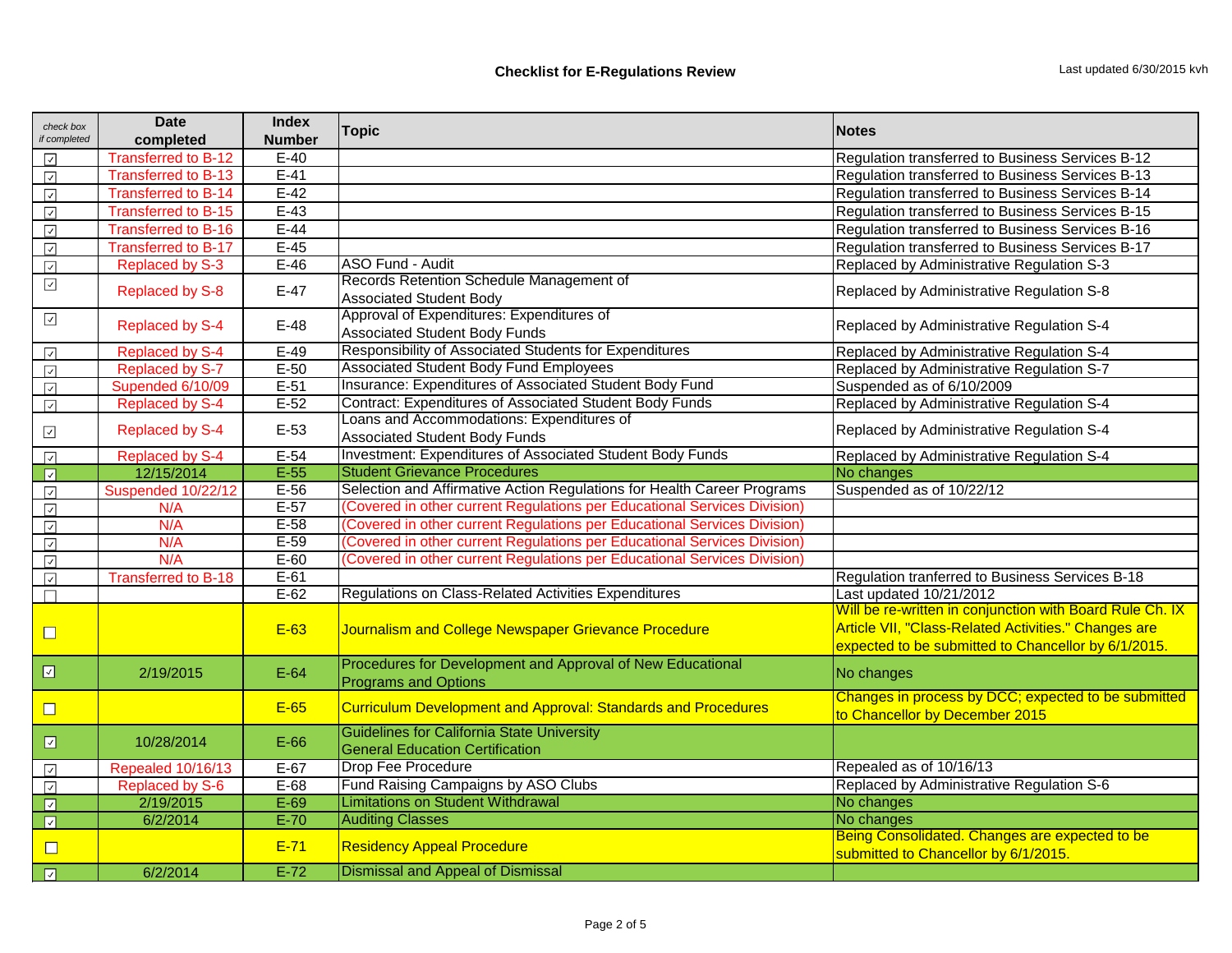| check box<br>if completed               | <b>Date</b><br>completed   | <b>Index</b><br><b>Number</b> | <b>Topic</b>                                                       | Notes                                          |  |  |
|-----------------------------------------|----------------------------|-------------------------------|--------------------------------------------------------------------|------------------------------------------------|--|--|
|                                         |                            |                               | Being Consolidated. Changes are expected to be                     |                                                |  |  |
| $\Box$                                  |                            | $E-73$                        | <b>Residence Reclassification</b>                                  | submitted to Chancellor by 6/1/2015.           |  |  |
| $\checkmark$                            | <b>Transferred to PS-6</b> | $E-74$                        |                                                                    | Transferred to Human Resources Division PS-6   |  |  |
| $\checkmark$                            | <b>Transferred to PS-3</b> | $E-75$                        |                                                                    | Transferred to Human Resources Division PS-3   |  |  |
| $\backsim$                              | <b>Transferred to B-27</b> | $E-76$                        | <b>Security of Computerized Records</b>                            | <b>Transferred to Business Services B-27</b>   |  |  |
| $\checkmark$                            | Replaced by S-13           | $E-77$                        | <b>ASO Field Trips and Excursions</b>                              | Replaced by Administrative Regulation S-13     |  |  |
| $\checkmark$                            | <b>Suspended</b>           | $E-78$                        |                                                                    | Suspended                                      |  |  |
| $\Box$                                  |                            | $E-79$                        | <b>Competency Requirement</b>                                      | Last updated 3/18/2010                         |  |  |
| $\checkmark$                            | Replaced by E-100          | $E-80$                        | <b>Required Instructional and Other Materials</b>                  | Replaced by Administrative Regulation E-100    |  |  |
| $\checkmark$                            | Replaced by E-100          | $E-81$                        | Criteria for Serving Students with a Visual Disability             | Replaced by Administrative Regulation E-100    |  |  |
| $\overline{\smile}$                     | Replaced by E-100          | $E-82$                        | Criteria for Serving Students with a Physical Disability           | Replaced by Administrative Regulation E-100    |  |  |
| $\checkmark$                            | Replaced by E-100          | $E-83$                        | Criteria for Serving Students with a Communication Disability      | Replaced by Administrative Regulation E-100    |  |  |
| $\checkmark$                            | Replaced by E-100          | $E-84$                        | Criteria for Serving Students with a Learning Disability           | Replaced by Administrative Regulation E-100    |  |  |
|                                         |                            |                               |                                                                    | Being Consolidated. Changes are expected to be |  |  |
| $\Box$                                  |                            | E-85                          | <b>Admission and Residence Classification of Non-Citizens</b>      | submitted to Chancellor by 6/1/2015.           |  |  |
|                                         | <b>Replaced by S-11</b>    | $E-86$                        | <b>Student Representation Fee/Fund Account</b>                     | Replaced by Administrative Regulation S-11     |  |  |
|                                         |                            |                               | Admission of Young Students (K-12)                                 | Being Consolidated. Changes are expected to be |  |  |
| $\Box$                                  |                            | E-87                          |                                                                    | submitted to Chancellor by 6/1/2015.           |  |  |
| $\boxed{\mathbb{Z}}$                    | 6/2/2014                   | $E-88$                        | <b>Deans and Presidents Honor Lists</b>                            | No changes                                     |  |  |
|                                         |                            | $E-89$                        | <b>Distance Education Courses</b>                                  | Last updated 2/22/2013                         |  |  |
| $\boxed{\textcolor{blue}{\mathcal{L}}}$ | 6/2/2014                   | $E-90$                        | <b>Approval of Instructional Television Courses</b>                | No changes                                     |  |  |
| $\overline{\mathbf{z}}$                 | 6/2/2014                   | $E-91$                        | Release of Student Directory Information to College Foundations    | No changes                                     |  |  |
| $\backsim$                              | Replaced by S-14           | $E-92$                        | <b>ASO Stipends</b>                                                | Replaced by Administrative Regulation S-14     |  |  |
|                                         |                            |                               | Acceptance of Courses to Meet Associate Degree and                 |                                                |  |  |
| $\Box$                                  |                            | E-93                          | <b>General Education Requirements</b>                              | Last updated 3/18/2013                         |  |  |
| $\Box$                                  |                            | $E-94$                        | <b>Residency Classification</b>                                    | Being Consolidated. Changes are expected to be |  |  |
|                                         |                            |                               |                                                                    | submitted to Chancellor by 6/1/2015.           |  |  |
|                                         |                            |                               | Procedures for Implementation of Education Code, section 68130.5,  | Being Consolidated. Changes are expected to be |  |  |
| $\Box$                                  |                            | E-95                          | <b>Non Resident Tuition Exemption Requirements</b>                 | submitted to Chancellor by 6/1/2015.           |  |  |
|                                         |                            | $E-96$                        | <b>Campus Crime Policies</b>                                       | Last updated 3/16/2011                         |  |  |
| $\boxed{3}$                             | 11/6/2014                  | $E-97$                        | Scheduling of Instruction, Breaks, and Passing                     |                                                |  |  |
| $\boxed{\textcolor{blue}{\mathcal{L}}}$ | 11/17/2014                 | $E-99$                        | <b>Classification of Admissions and Records Documents</b>          | No changes                                     |  |  |
| $\boxed{\textcolor{blue}{\Delta}}$      | 10/29/2014                 | $E-100$                       | <b>Criteria for Serving Students with Disabilities</b>             |                                                |  |  |
| $\boxed{\color{red}2}$                  | 10/29/2014                 |                               | Form E-100A Student Disability Accommodation Appeal Form           |                                                |  |  |
| $\boxed{\text{v}}$                      | 10/29/2014                 |                               | Form E-100B Course Substitution or Waiver Petition Form            |                                                |  |  |
| ⊡                                       | 10/29/2014                 |                               | <b>Course or Program Requirement Accommodation</b>                 |                                                |  |  |
|                                         |                            | Form E-100C                   | <b>Committee Decision Form</b>                                     |                                                |  |  |
| $\boxed{\text{v}}$                      | 10/29/2014                 | Form E-100D                   | Student Request for Personal Attendant (PA) and Agreement          |                                                |  |  |
| $\boxed{\mathcal{L}}$                   | 2/20/2015                  | $E-101$                       | <b>Credit for Courses Taken at Institutions of Higher Learning</b> |                                                |  |  |
|                                         |                            |                               | <b>Outside the United States</b>                                   | No changes                                     |  |  |
| $\backsim$                              | Replaced by S-10           | $E-102$                       | <b>ASO Election Procedures</b>                                     | Replaced by Administrative Regulation S-10     |  |  |
| $\boxed{3}$                             | 3/16/2015                  | $E-103$                       | <b>Repetition of Visual &amp; Performing Arts Courses</b>          | Revised version posted on web 3/24/2015        |  |  |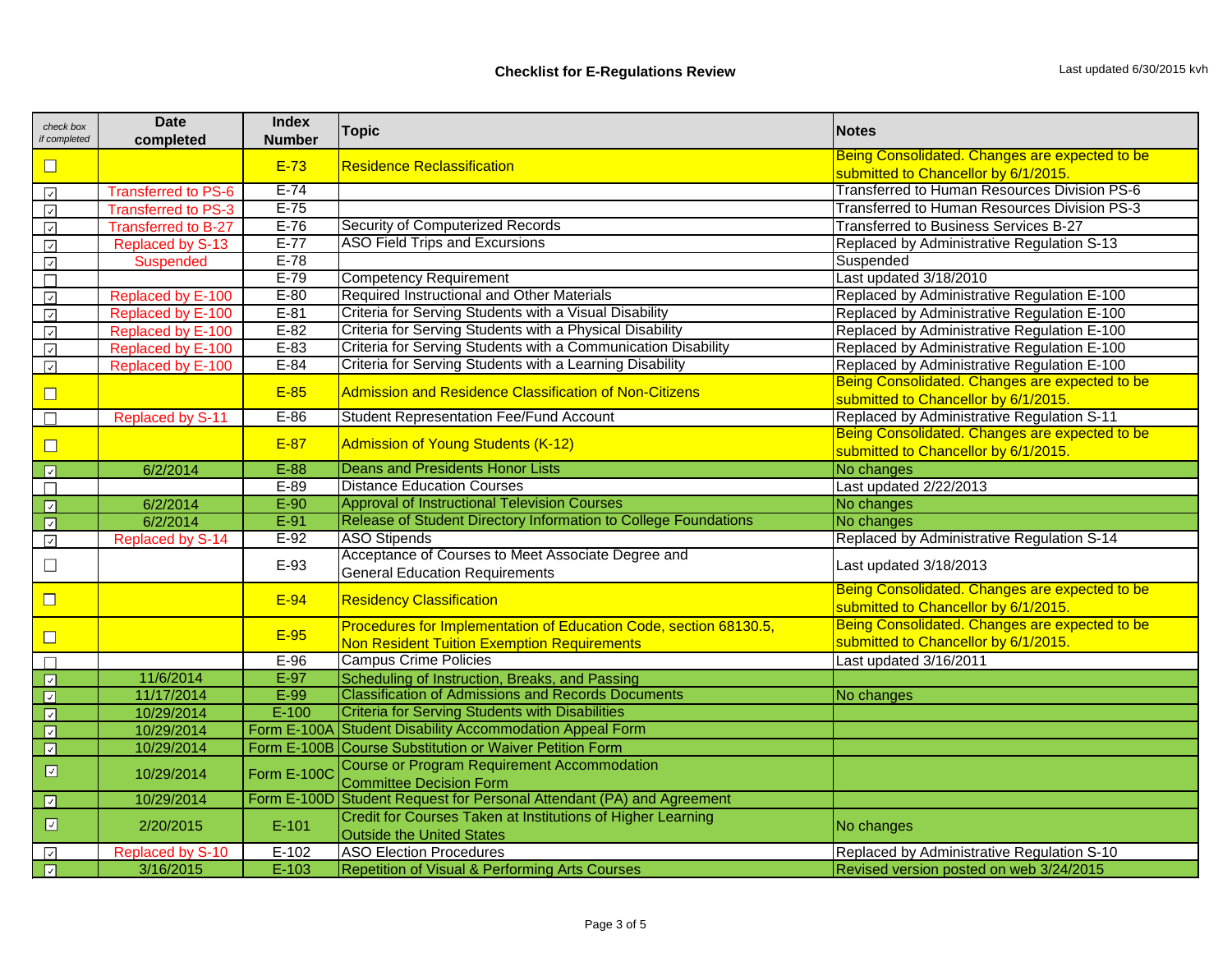| check box        | <b>Date</b> | <b>Index</b>  | <b>Topic</b><br><b>Notes</b>                                          |                                                     |  |
|------------------|-------------|---------------|-----------------------------------------------------------------------|-----------------------------------------------------|--|
| if completed     | completed   | <b>Number</b> |                                                                       |                                                     |  |
| $\Box$           |             | $E-105$       | <b>LACCD Annual FERPA Notification</b>                                | Changes are recommended and expected to be          |  |
|                  |             |               |                                                                       | submitted to the Chancellor by 2/2/2015. (12/18/14) |  |
| $\sqrt{2}$       | 1/9/2014    | $E-106$       | <b>Students Health Records</b>                                        | No changes                                          |  |
| $\boxed{7}$      | 6/2/2014    | $E-107$       | Incoming/Outgoing Student Transcripts                                 | No changes                                          |  |
|                  |             | $E-108$       | Student Documentation for Admission and Registration                  |                                                     |  |
|                  |             |               | Policies and Procedures for Implementing                              |                                                     |  |
|                  |             | $E-109$       | Instructional Service Agreements                                      |                                                     |  |
| $\boxed{3}$      | 4/22/2015   | $E-110$       | <b>Advanced Placement Credit</b>                                      | OGC posted on web 5/7/15.                           |  |
|                  |             | $E-111$       | <b>Student Discipline Records and Transcript Notations</b>            |                                                     |  |
| $\Box$           |             |               |                                                                       | Changes are recommended and expected to be          |  |
|                  |             | $E-112$       | <b>Instructional Materials Fees</b>                                   | submitted to the Chancellor by 2/2/2015. (12/18/14) |  |
|                  |             |               |                                                                       | Changes ready for consultation - June 2015.         |  |
| $\Box$           | 1/9/2014    | $E-113$       | Unit/Hour Alignment                                                   | No changes                                          |  |
|                  |             | $E-114$       | <b>Identity Theft Prevention Program</b>                              | New regulation issued 6/23/2009                     |  |
|                  |             | $E-115$       | Alignment of Subjects with Minimum Qualifications Areas (Disciplines) | New regulation issued 8/28/2009                     |  |
| $\boxed{7}$      | 1/9/2014    | $E-116$       | Independent Study                                                     | No changes                                          |  |
|                  |             | $E-117$       | On-Campus Child Care CalWORKs Funding                                 | New regulation issued 8/28/2009                     |  |
| $\Box$           | 2/19/2015   | $E-118$       | <b>Military Credit</b>                                                | No changes                                          |  |
| $\boxed{\omega}$ | 2/19/2015   | $E-119$       | <b>Acceptance of Upper-Division Coursework</b>                        |                                                     |  |
|                  |             |               | to Meet Associate Degree Requirements                                 | No changes                                          |  |
|                  |             | $E-120$       | <b>Student Transcript Notations</b>                                   | Last updated 2/20/2013                              |  |
| $\boxed{3}$      | 2/19/2015   | $E-121$       | Child Development Centers; Termination of Services                    | No changes                                          |  |
| $\boxed{7}$      | 2/19/2015   | $E-122$       | International Baccalaureate Credit                                    | No changes                                          |  |
| $\boxed{v}$      | 2/19/2015   | $E-123$       | <b>CLEP Credit</b>                                                    | No changes                                          |  |
| $\boxed{7}$      | 2/19/2015   | $E-124$       | <b>Exceptions to Remedial Coursework Limit</b>                        | No changes                                          |  |